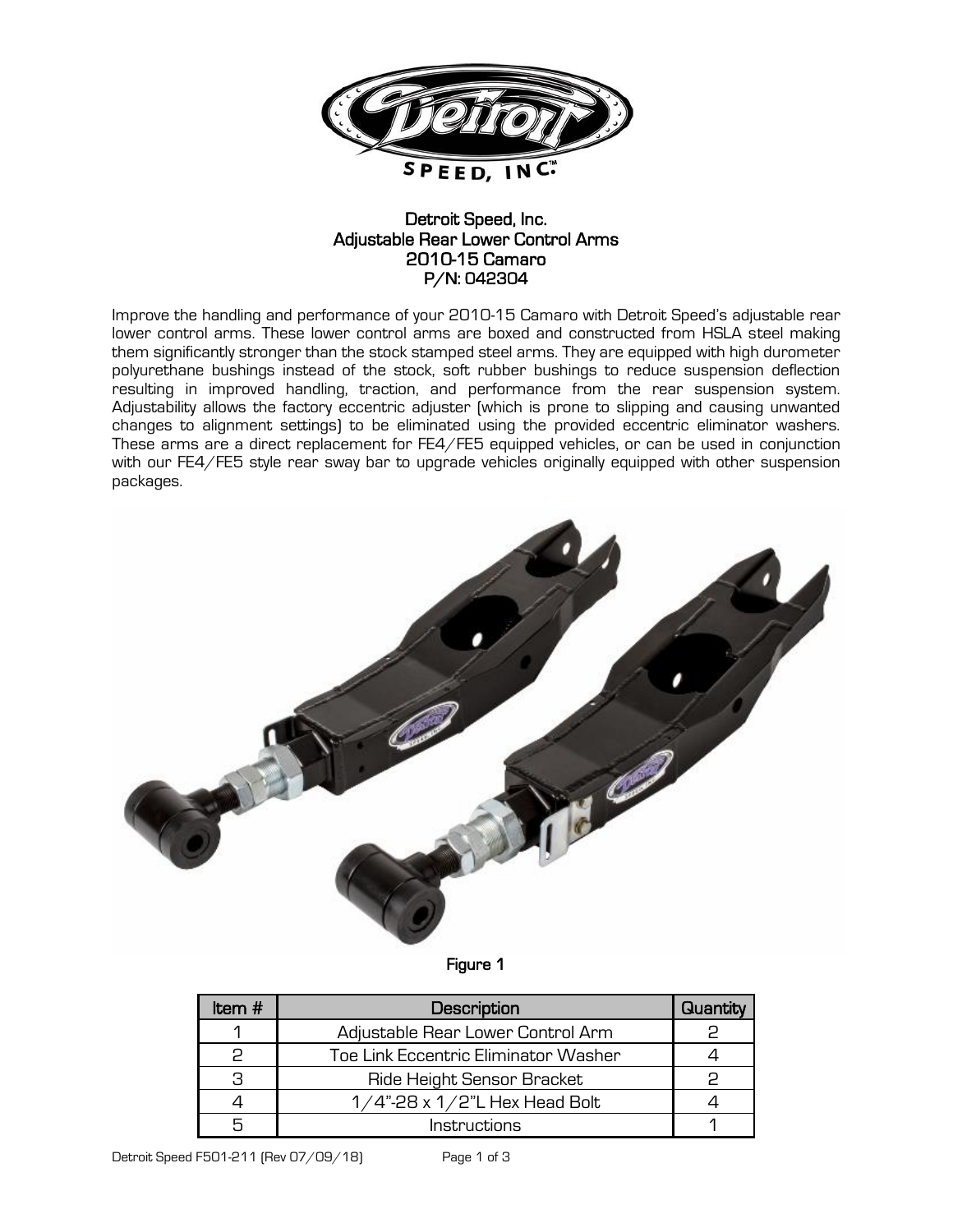## Installation Instructions:

- 1. Safely raise and support the vehicle.
- 2. Remove the rear tire and wheel assemblies.
- 3. Support the rear knuckles with a jack.
- 4. Remove the rear sway bar end link assemblies from the lower control arms.
- 5. Remove the rear lower shock absorber bolts from the lower control arms.
- 6. Remove the inboard and outboard lower control arm nuts, washers and bolts. Remove the lower control arms from the vehicle.



Figure 2

- 7. Knock the eccentric washers off of the inboard adjuster bolts using a socket or a piece of tubing and a hammer (see Figure 2). None of the eccentric washers will be reused including the ones that were under the inboard mounting nuts.
- 8. Using a hammer and socket or a piece of tubing tap the provided eccentric eliminator washers onto the original inboard adjuster bolts. They can also be installed using a press. Seat the bolt head fully in the washer face.
- 9. Install the new Detroit Speed rear lower control arms into the vehicle; the arms come preadjusted to the stock control arm length. NOTE: If your vehicle came equipped with ride height sensors, install the provided ride height sensor brackets and the  $1/4$ "-28 x  $1/2$ "L hex head bolts onto the Detroit Speed lower control arms. Install the ride height sensor to the bracket once the lower control arms are installed.
- 10. Install the original inboard adjuster bolts with the newly installed eccentric eliminator washers through the rear crossmember and lower control arm crush sleeve. Place the remaining eccentric eliminator washers on the inboard bolts, and then install the original inboard nuts. Install the original outboard bolts and nuts through the rear suspension knuckles.
- 11. Tighten the inboard rear lower control arm bolts to 85 ft-lb (115 N-m).
- 12. Tighten the outboard rear lower control arm bolts to 30 ft-lb (40 N-m), and then rotate the bolts an additional 120°.